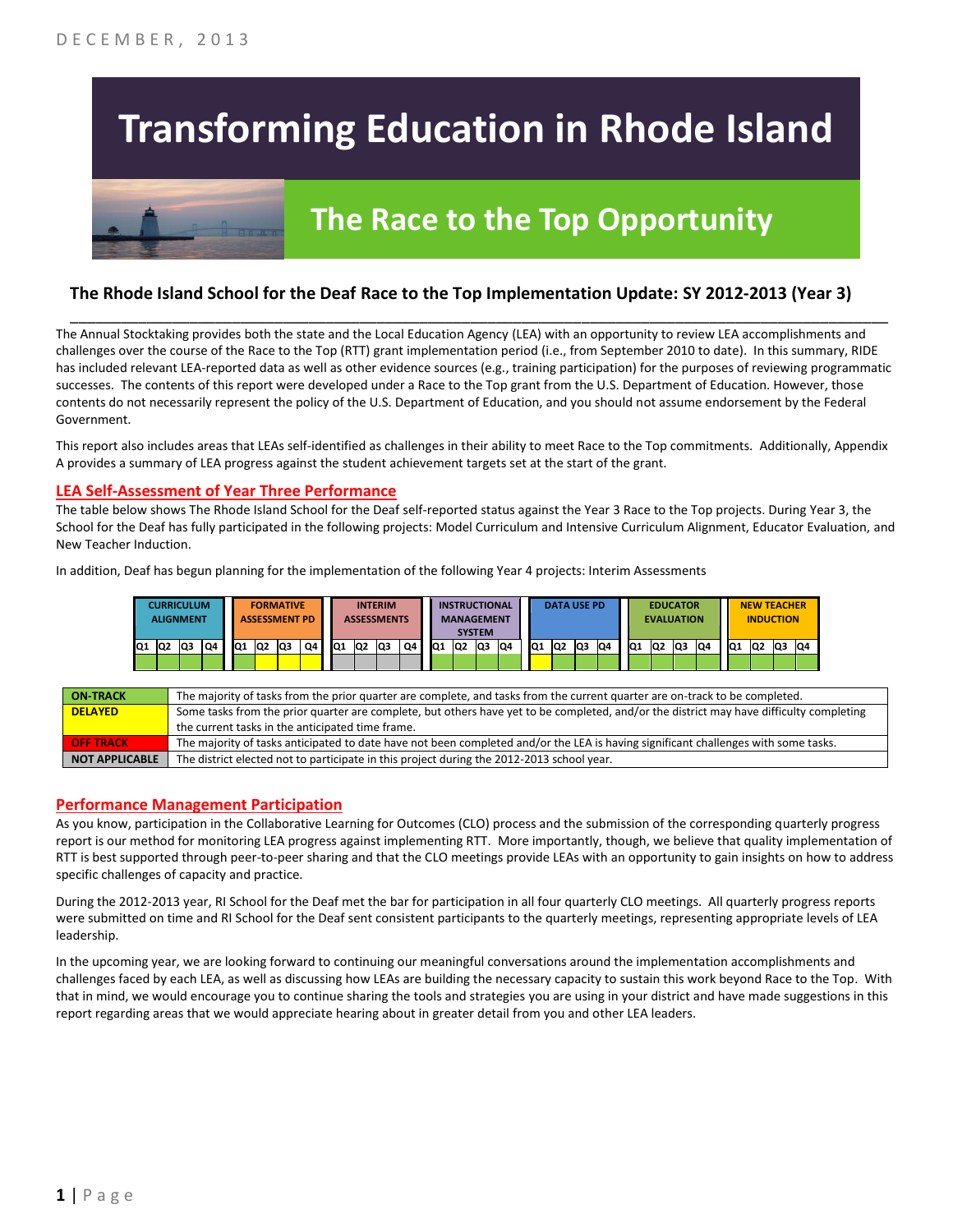#### **System of Support 1: Standards and Curriculum**

Based on the quarterly progress reports submitted by RI School for the Deaf, as well as participation in additional applicable activities through the end of the 2012-2013 school year, we have assessed the district as 'on track (green),' 'delayed (yellow),' 'off track/at risk (red)', or 'not applicable (grey) on each of the Year 3 System of Support 1 scope of work tasks for Race to the Top. This assessment is reflected in the table below. Please note that further description of these statuses can be found on page one of this report.

RIDE would like to commend RI School for the Deaf on its efforts to expand and deepen educator and administrator knowledge of the Common Core State Standards (CCSS). In its progress reports, RI School for the Deaf noted that all teaching staff and counselors completed training on the Common Core. To see evidence of alignment, basic information was shared with all staff on the importance of targeting grade-level standards regardless of the current skill level of the students. As noted in their quarterly progress update report, this represented a cultural change for the staff, many of whom were more comfortable planning for non-grade level standards. American Sign Language classes, focused on the language of critical thinking and higher, more precise content vocabulary, have also been offered to faculty to help them grow in their ability to deliver curriculum at the level required of the standards.

RI School for the Deaf has made significant progress against implementing a guaranteed and viable curriculum aligned to the new Common Core State Standards. During the 2012-2013 school year, RI School for the Deaf required CCSS and GLE-aligned lesson plans for each two-week interval. To prepare for this shift, the school conducted workshops for all staff on the purpose of regular lesson planning, and how to write lesson plans geared to grade-level standards and the CCSS. Another challenge noted in the school's progress reports was around the procurement of actual texts and materials that are both aligned to the CCSS and appropriate for the unique needs of their student body. Additionally, all curriculum required modifications to meet the needs of the students, of whom 100% are on Individualized Education Plans.

We commend RI School for the Deaf on their work in this area, and are happy to hear that RI School for the Deaf has found access to expertise in other district's valuable. We look forward to hearing about additional opportunities that RI School for the Deaf has created for further collaboration within their school.

| Year 3:SY12-13                          |                |  |  |  |  |
|-----------------------------------------|----------------|--|--|--|--|
| Q <sub>3</sub>                          | Q <sub>4</sub> |  |  |  |  |
| Modify as Modify as Modify as<br>needed | needed         |  |  |  |  |
| Modify as Modify as Modify as<br>needed | needed         |  |  |  |  |
| Modify as Modify as Modify as<br>needed | needed         |  |  |  |  |
| X                                       |                |  |  |  |  |
|                                         |                |  |  |  |  |

*\*Please note: the 'x' in the above table represents the anticipated completion timeline set by RIDE, not when the district completed the task. Additionally, for further clarification on the criteria used to select each status, consult the description on page one of this report.*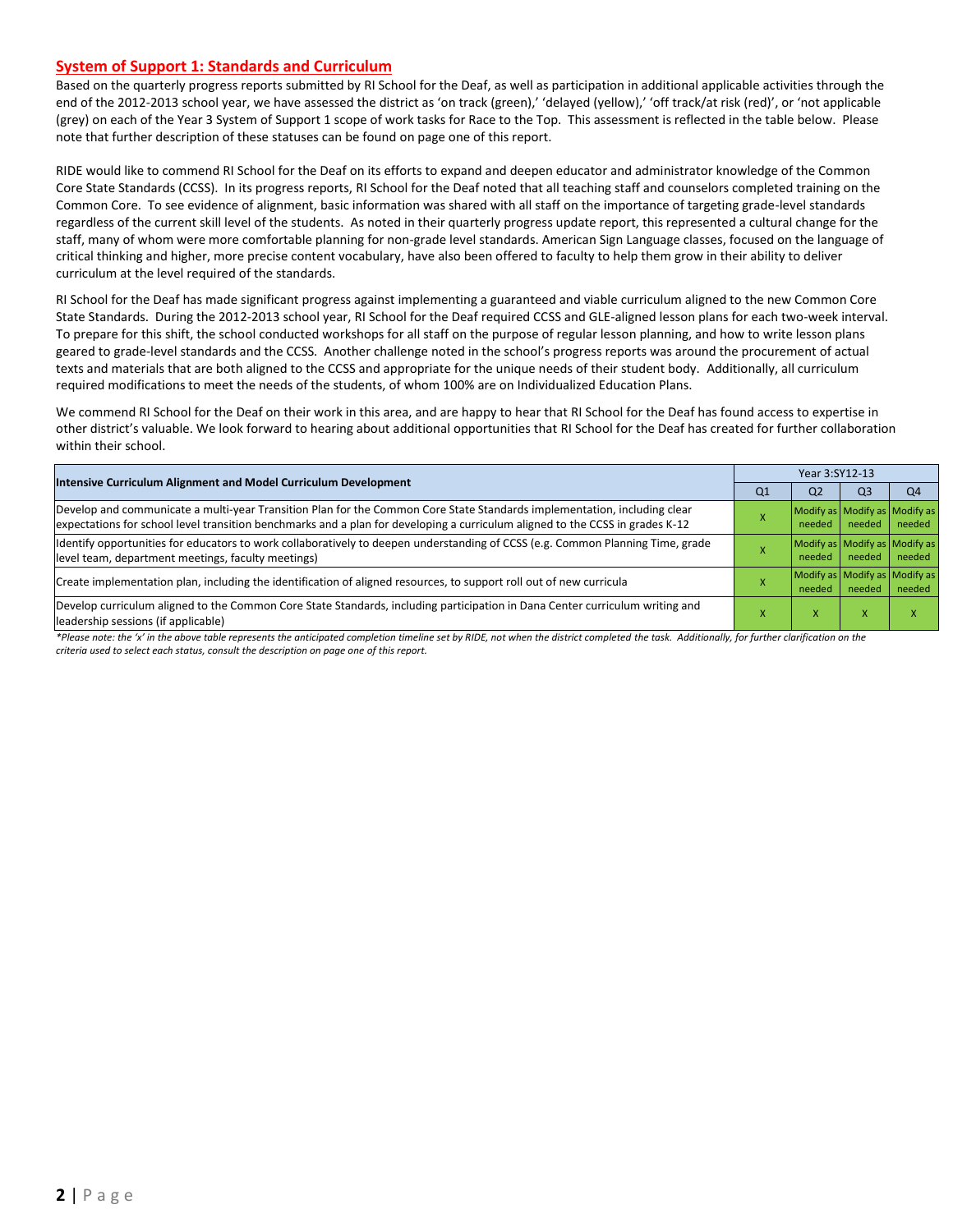#### **System of Support 2: Instructional Improvement Systems**

During the 2012-2013 school year, RI School for the Deaf chose to implement three of the four Race to the Top projects in System of Support 2 (Formative Assessment professional development, the Instructional Management System, and Data Use professional development). Based on the quarterly progress reports submitted by RI School for the Deaf, as well as participation in additional applicable activities through the end of the 2012-2013 school year, we have assessed the district on each of the Year 3 scope of work tasks for those applicable projects.

In addition to configuring the Instructional Management System (IMS) to provide educator access to both Interim Assessments and the Formative Assessment PD modules, RI School for the Deaf also anticipated that they would use the IMS for both the curriculum and RtI platforms. They did not implement the Interim Assessment fixed form/test construction tool during the 2012-2013 school year; however, the school configured the IMS and conducted some initial training as needed for educators. The school reported that, as of the end of the year, staff members were slowly gaining confidence in their use of the IMS for daily tasks.

The School for the Deaf delayed their implementation of the Formative Assessment professional development modules until RIDE was able to transcribe the modules. While the module transcription was made available in January 2013, the school noted that the quality and completion of it was not ideal and, as a result, the school determined that they would wait on full school implementation until the transcription was updated.

During the 2012-2013 school year, RI School for the Deaf participated in the Data Use professional development series. In the QPU reports, the district expressed that the teams found this training of good quality and helped the school to re-frame discussions around data use and data collection – a new concept for the staff. Additionally, the school noted that the data use team increased membership by two volunteers, which they took as a sign that the initiative was taking hold.

We look forward to hearing more about RI School for the Deaf's plans for deepening the use of data throughout their school. In the upcoming school year, we encourage the staff to continue to reach out to their colleagues for best practice and strategies around implementation of new initiatives, such as the formative assessment professional development modules or the interim assessments.

| Interim Assessments (accessed via the Instructional Management System)                                                                                                                  | Year 3:SY12-13                               |                        |                       |                |  |
|-----------------------------------------------------------------------------------------------------------------------------------------------------------------------------------------|----------------------------------------------|------------------------|-----------------------|----------------|--|
|                                                                                                                                                                                         | Q <sub>1</sub>                               | Q <sub>2</sub>         | Q <sub>3</sub>        | O <sub>4</sub> |  |
| Develop protocols or expectations regarding the use of interim assessment to inform instruction including timelines for<br>administration and process for scoring and reporting results |                                              |                        |                       |                |  |
| Send LEA-determined facilitators to RIDE provided training on both the Fixed-Form assessment tool and the test-building tool                                                            | <b>Fixed Form</b>                            | Test<br><b>Builder</b> |                       |                |  |
| Train of educators in the LEA on the administration and use of interim assessments utilizing RIDE-trained facilitators                                                                  |                                              | X                      |                       |                |  |
| Administration of Interim Assessments in selected grades and content area(s)                                                                                                            | $1st$ Fixed<br>Form Test Form Test Form Test | $2^{nd}$ Fixed         | 3 <sup>rd</sup> Fixed |                |  |

|                                                                                                                                                                                                           |                                         | Year 3:SY12-13 |    |                |  |  |  |
|-----------------------------------------------------------------------------------------------------------------------------------------------------------------------------------------------------------|-----------------------------------------|----------------|----|----------------|--|--|--|
| <b>Instructional Management System (IMS)</b>                                                                                                                                                              | Q1                                      | Q <sub>2</sub> | Q3 | Q <sub>4</sub> |  |  |  |
| Designate an LEA data steward to support decision making around data collections and systems implementation and to provide input<br>and feedback on data initiatives through designated representatives   | As needed As needed As needed As needed |                |    |                |  |  |  |
| Maintain data quality standards of local student information systems and upload local assessment data and program information as<br>required by RIDE in a timely manner                                   |                                         |                |    |                |  |  |  |
| Following RIDE training, LEA Administrative Users and LEA Trainers configure the IMS for educator use and to provide end users with<br>access and training needed to utilize the IMS for daily activities |                                         |                |    |                |  |  |  |
| Deepen the understanding and use of the IMS among all educators                                                                                                                                           |                                         |                |    |                |  |  |  |

| 'Data Use' Professional Development                                                                                                           |                |                | Year 3:SY12-13 |        |  |  |  |  |
|-----------------------------------------------------------------------------------------------------------------------------------------------|----------------|----------------|----------------|--------|--|--|--|--|
|                                                                                                                                               | Q <sub>1</sub> | Q <sub>2</sub> | Q <sub>3</sub> | Q4     |  |  |  |  |
| In coordination with RIDE, select 'Data Use' training dates for each cohort of schools, as applicable                                         |                |                |                | Year 2 |  |  |  |  |
| Identify and provide RIDE with the leadership team members from each school who will participate in Year 2 training cohorts, as<br>applicable |                |                |                | Year 2 |  |  |  |  |
| Following 'Data Use' professional development, identify district and school practices to sustain and deepen data use and<br>collaboration     | Year 1         | Year 1         | Year           | Year 1 |  |  |  |  |

\* Please note that, for this project, 'year 1' refers to cohort 1 taking place during the 2012-2013 school year, and 'Year 2' refers to cohort 2 taking place during the 2013-2014 school year.

| [Formative Assessment Professional Development Modules (accessed via the Instructional Management System)        |  | Year 3:SY12-13 |                                       |                |  |  |
|------------------------------------------------------------------------------------------------------------------|--|----------------|---------------------------------------|----------------|--|--|
|                                                                                                                  |  | Q <sub>2</sub> | O <sub>3</sub>                        | Q <sub>4</sub> |  |  |
| ldentify facilitators who will support the implementation of formative assessment practices in daily instruction |  |                |                                       | SY13-14        |  |  |
| Coordinate participation of educators in training modules and communities of practice                            |  |                | SY12-13   SY12-13   SY12-13   SY13-14 |                |  |  |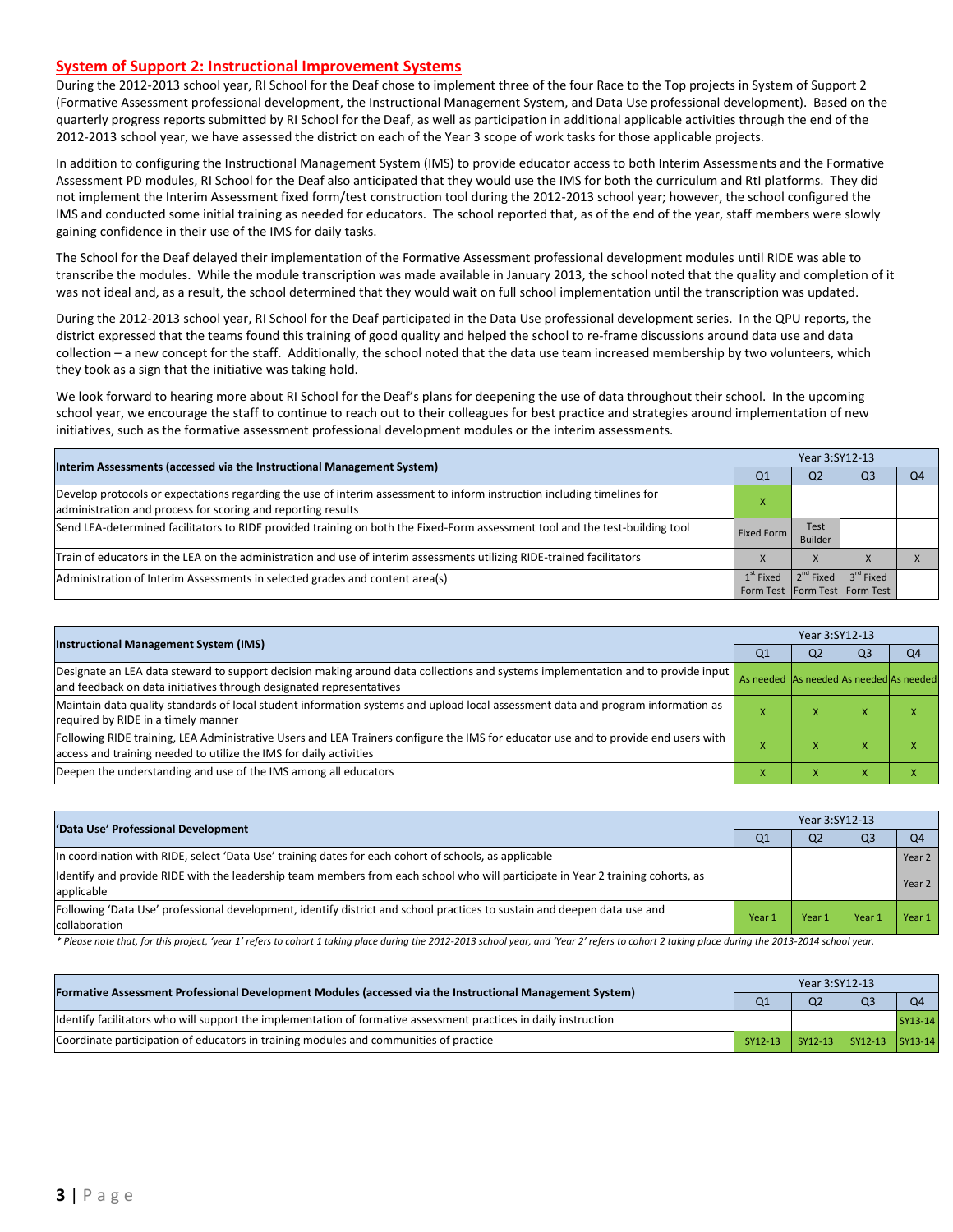#### **System of Support 3: Educator Effectiveness**

During the 2012-2013 school year, RI School for the Deaf fully implemented all components of System of Support 3 - the Rhode Island model for teacher and building administrator evaluations; and final effectiveness ratings for all teachers and building administrators have been submitted to RIDE using the Educator Performance and Support System. Based on the quarterly progress reports submitted by RI School for the Deaf, as well as participation in additional applicable activities through the end of the 2012-2013 school year, we have assessed the district on each of the Year 3 scope of work tasks for Educator Evaluation.

The RI School for the Deaf made significant progress during the 2012-2013 school year. Because the school did not engage in gradual implementation, this was the first year that staff underwent the evaluation process. Furthermore, while most staff had been in the school or many years, they had never been formally evaluated. In the quarterly progress update report, they reported that the process was time consuming; however, it provided for a good discussion, and the use of Student Learning Objectives allowed for a more precise focus on unique student needs. To support teacher understanding of the evaluation system, the School for the Deaf provided a 2-1/2 hour workshop to teachers in September. Additionally, a second rubric was developed specifically for teachers to provide formal input into the expected criteria for addressing deaf and hard-of-hearing students.

All designated evaluators attended evaluation trainings in summer 2012 and registered/attended for summer 2013 training. RIDE would like to remind the School for the Deaf that ensuring evaluator calibration and attendance at professional development sessions is a district responsibility, and we hope that the school will continue to actively participate during the 2013-2014 school year. Additionally, as we enter into the final year of the Race to the Top grant, RIDE encourages RI School for the Deaf to continue to engage their CLO peers in thinking about continuous support for evaluation implementation, as well as how evaluation data is being used to identify professional development needs.

|                                                                                                                                                                                                      |                           | Year 3:SY12-13                                      |                                  |                                  |
|------------------------------------------------------------------------------------------------------------------------------------------------------------------------------------------------------|---------------------------|-----------------------------------------------------|----------------------------------|----------------------------------|
| <b>Educator Evaluation</b>                                                                                                                                                                           | Q <sub>1</sub>            | Q <sub>2</sub>                                      | Q <sub>3</sub>                   | Q <sub>4</sub>                   |
| Participate in educator evaluation model design, development and refinement feedback opportunities                                                                                                   | X                         | X                                                   | X                                | X                                |
| Identify District Evaluation Committee members, responsible for monitoring the implementation of the system and providing<br>recommendations to LEA leadership teams                                 |                           |                                                     |                                  | x                                |
| Identify individuals who will serve as primary and, if applicable, secondary/complementary evaluators                                                                                                |                           |                                                     |                                  | $\mathsf{x}$                     |
| Send all required evaluators to RIDE-provided evaluator training on model; Send evaluators and system administrators to training on<br>the Educator Performance Support System (EPSS) data system    |                           |                                                     | Mid-year<br>half-day<br>training | Mid-year<br>half-day<br>training |
| Examine LEA Policies and Contracts for Challenges; where applicable, consider memorandums of understanding or contract renewal<br>language which will support district implementation of evaluations | $\boldsymbol{\mathsf{x}}$ | X                                                   | X                                | x                                |
| Create a plan for the appropriate use of funds to support implementation of educator evaluation system                                                                                               |                           |                                                     |                                  | X                                |
| Complete required components of RI Model for educator and building administrator evaluations                                                                                                         | Goals                     | SLOs and Midyear<br>Conference Conference Summative | Midyear                          | <b>EOY Report</b><br>&<br>rating |
| Submit evaluation data and documentation (e.g. component and summative level ratings, verified rosters); provide other requested<br>information to support RIDE research and system improvement      | $\boldsymbol{\mathsf{x}}$ | X                                                   | $\mathsf{x}$                     | x                                |
| Use Evaluation Data to identify individual and school/district-wide professional development needs and act on those needs                                                                            |                           |                                                     | $\mathsf{x}$                     | X                                |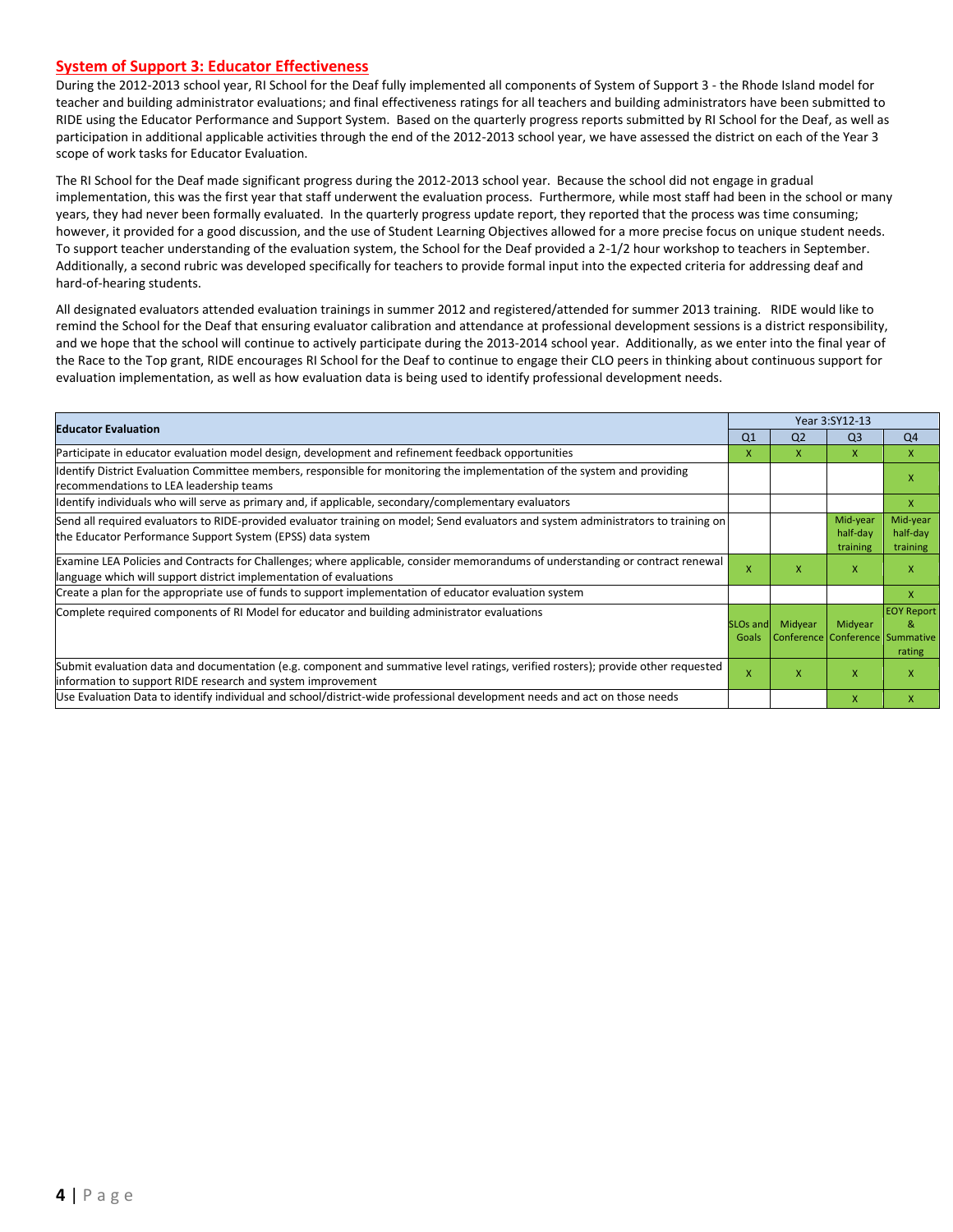#### **System of Support 4: Human Capital Development**

During the 2012-2013 school year, RI School for the Deaf had no eligible teachers and, therefore, did not participate in the Beginning Teacher Induction program.

In the upcoming CLO sessions, RIDE looks forward to engaging in a deeper conversation around the revisions that RI School for the Deaf and other LEAs have made to their hiring policies, timelines, and processes in order to support broader human capital initiatives including recruitment of highly qualified and diverse candidates and providing data-driven induction support to beginning teachers.

| <b>Beginning Teacher Induction</b>                                                                                                                                                       |                | Year 3:SY12-13 |                |                |  |  |
|------------------------------------------------------------------------------------------------------------------------------------------------------------------------------------------|----------------|----------------|----------------|----------------|--|--|
|                                                                                                                                                                                          | Q <sub>1</sub> | Q <sub>2</sub> | Q <sub>3</sub> | Q <sub>4</sub> |  |  |
| If applicable, recommend potential Induction Coaches to RIDE                                                                                                                             |                |                |                |                |  |  |
| Review and revise hiring policies, timelines and processes in order to support appropriate and timely projections for anticipated hires<br>requiring induction coach services            |                |                | $\Lambda$      |                |  |  |
| Provide RIDE with list of beginning teachers who will receive Induction Coach support in a timely manner in order to ensure that all<br>beginning teachers have coaching                 |                |                |                |                |  |  |
| Participate in RIDE-provided information opportunities in order to learn about induction coach program                                                                                   |                |                |                |                |  |  |
| Provide feedback to RIDE on the development and integration of existing mentorship programs into a sustainable, instructionally-<br>focused state or district-wide Induction Coach model |                |                | $\Lambda$      |                |  |  |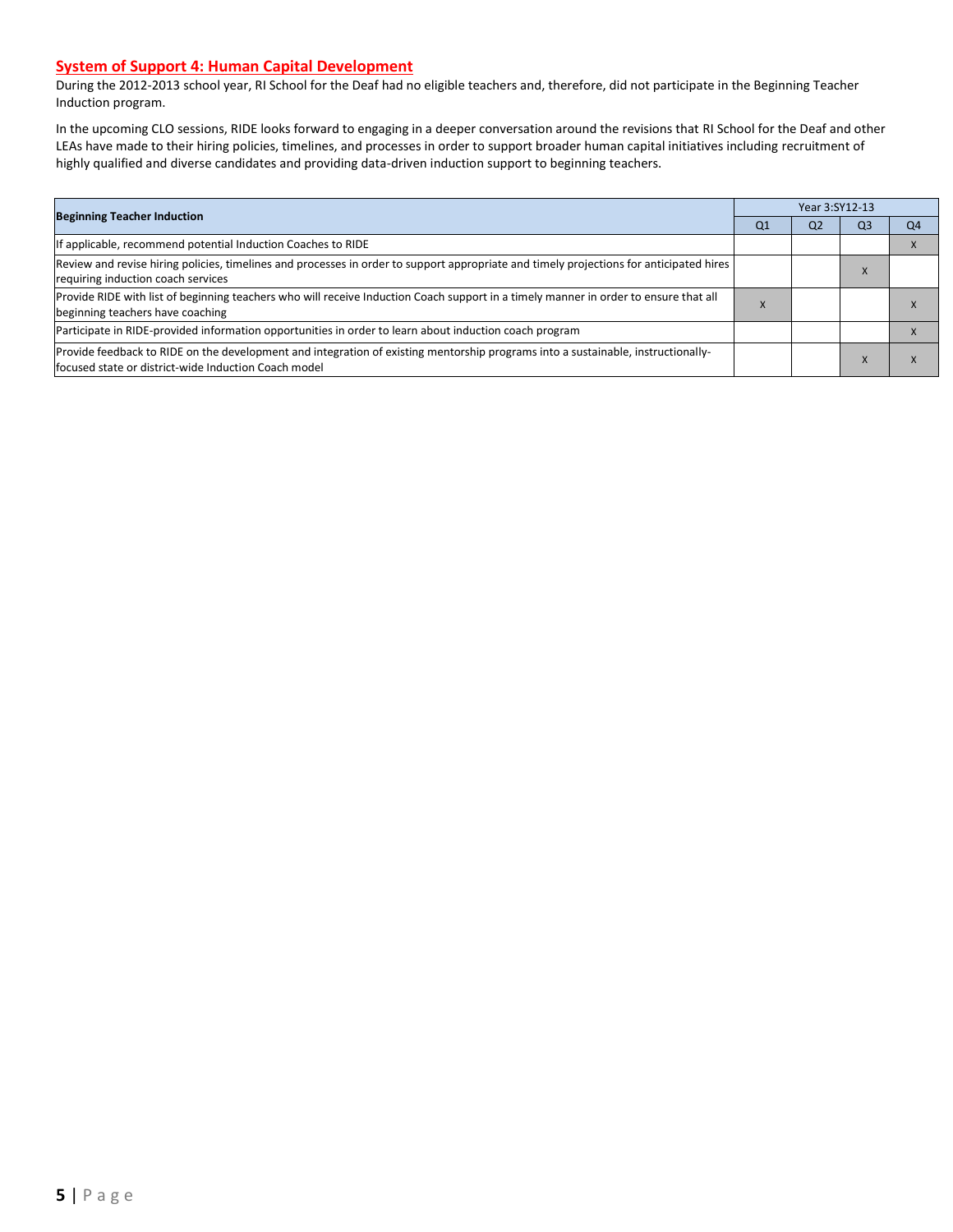#### **System of Support 5: School Transformation and Innovation**

During the 2012-2013 school year, RI School for the Deaf implemented key school turnaround activities to ensure that the school moved forward on their plan to increase student achievement. We appreciate that, during the 2012-2013 school year, RI School for the Deaf worked closely in partnership with RIDE to ensure that they remained on track for the scope of work tasks and commitments under Race to the Top and their school turnaround plan. We encourage the school to refer to the monitoring and reporting completed under the school turnaround efforts for a more robust synopsis of that work.

| <b>School Achievement Specialists</b>                                                                                                |  | Year 3:SY12-13 |                |                |
|--------------------------------------------------------------------------------------------------------------------------------------|--|----------------|----------------|----------------|
|                                                                                                                                      |  | Q <sub>2</sub> | Q <sub>3</sub> | Q <sub>4</sub> |
| Work with RIDE to establish progress monitoring plan for School Achievement Specialist vendor                                        |  |                |                |                |
| Monitor the effectiveness of cohort I and II school achievement specialists supporting identified schools in collaboration with RIDE |  |                |                |                |
| Adjust and modify School Achievement Specialist supports to PLAs as needed                                                           |  |                |                |                |

|                                                                                                                                                                                                         |  | Year 3:SY12-13 |                |    |  |
|---------------------------------------------------------------------------------------------------------------------------------------------------------------------------------------------------------|--|----------------|----------------|----|--|
| <b>Turnaround Principal Leaders Corps</b>                                                                                                                                                               |  | O <sub>2</sub> | Q <sub>3</sub> | Q4 |  |
| ldentify and recommend to RIDE school-based, district-based and non school-based leaders within the LEA as potential participants for<br>the turnaround principal leadership corps group I and group II |  |                |                |    |  |
| Turnaround Principal Corps members attend residency and professional development as offered by RIDE                                                                                                     |  |                |                |    |  |
| Determine the placement for Turnaround Principal Leader corps members following successful completion of residency program                                                                              |  |                |                |    |  |

|                                                                                                                                                         | Year 3:SY12-13 |                |                       |                |  |
|---------------------------------------------------------------------------------------------------------------------------------------------------------|----------------|----------------|-----------------------|----------------|--|
| Spring 2012 and Summer Leadership Institute                                                                                                             | Q <sub>1</sub> | Q <sub>2</sub> | Q <sub>3</sub>        | Q <sub>4</sub> |  |
| Provide feedback on the design and delivery of spring 2012 and summer institutes                                                                        |                |                |                       |                |  |
| Identify a core team to attend spring 2012 and summer institutes                                                                                        |                |                |                       |                |  |
| Attend spring 2012 and summer institute training                                                                                                        |                |                | <b>Summer</b><br>2013 |                |  |
| ldentify the need for up to 5 days of additional job-embedded follow-up to spring 2012/summer institute and coordinate delivery with<br>the RIDE vendor |                |                |                       |                |  |

|                                                                                                            | Year 3:SY12-13 |    |                |  |  |  |
|------------------------------------------------------------------------------------------------------------|----------------|----|----------------|--|--|--|
| <b>Teacher Evaluation Support</b>                                                                          | O1             | Ο2 | O <sub>3</sub> |  |  |  |
| Hire/procure Teacher Evaluation Support services                                                           |                |    |                |  |  |  |
| Work with RIDE to establish progress monitoring plan for Teacher Evaluation Support services and/or vendor |                |    |                |  |  |  |
| Monitor the effectiveness of Teacher Evaluation Support vendor/services                                    |                |    |                |  |  |  |

The contents of this report were developed under a Race to the Top grant from the U.S. Department of Education. However, those contents do not necessarily represent the policy of the U.S. Department of Education, and you should not assume endorsement by the Federal Government.